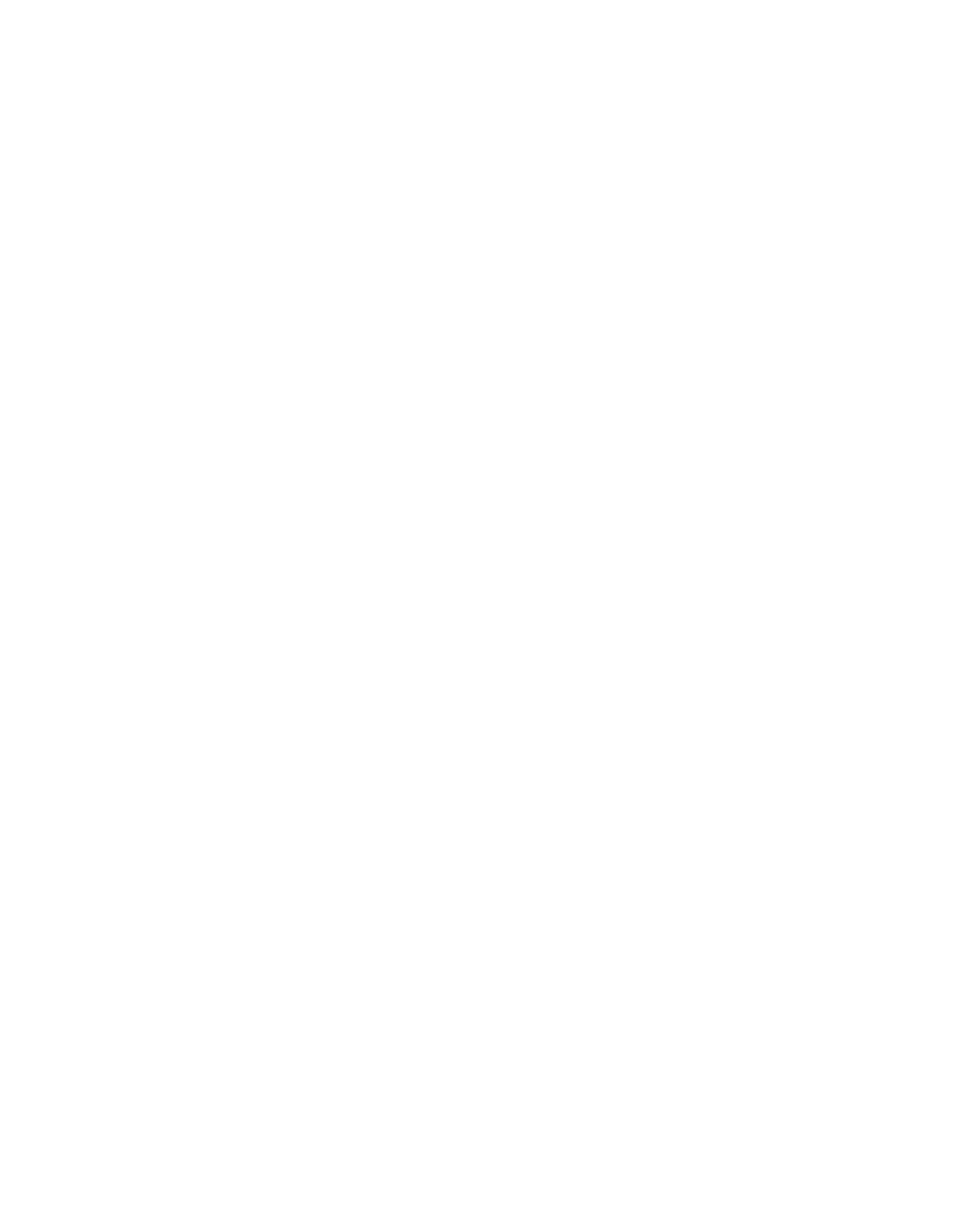# **TUBING CONNECTION SYSTEM**

### **VERY IMPORTANT - PLEASE READ**

The LMI® Tubing Connection System provides a reliable system to connect your pump to corresponding tubing sizes. To assemble tubing onto the fitting:

- 1. Insert tubing through Coupling Nut—Tubing should enter the smaller end of the Coupling Nut first, orienting the larger opening of the Coupling Nut toward the tubing end.
- 2a. For 1/4" OD tubing: Position the Female Ferrule so that 1/4" to 3/8" (5-10 mm) of tubing protrudes from the Female Ferrule. Orient the raised collar of the Ferrule toward the Coupling Nut (reference *Figure 1*).
- 2b. For 3/8" or 1/2" OD tubing: Position a Female Ferrule about one inch (25 mm) from end of tubing. Orient the raised collar of the Female Ferrule toward the Coupling Nut. Then, insert the Male Ferrule onto the end of the tube, pushing the tube into the bottom of the groove in the Male Ferrule. Then slide the Female Ferrule down the tubing and with your fingers, press tightly into the Male Ferrule (reference *Figure 2*).
- 3. Firmly hand tighten the Coupling Nut onto the fitting.

#### *Note:*

*Tightening with pliers may cause the Ferrules to break.*

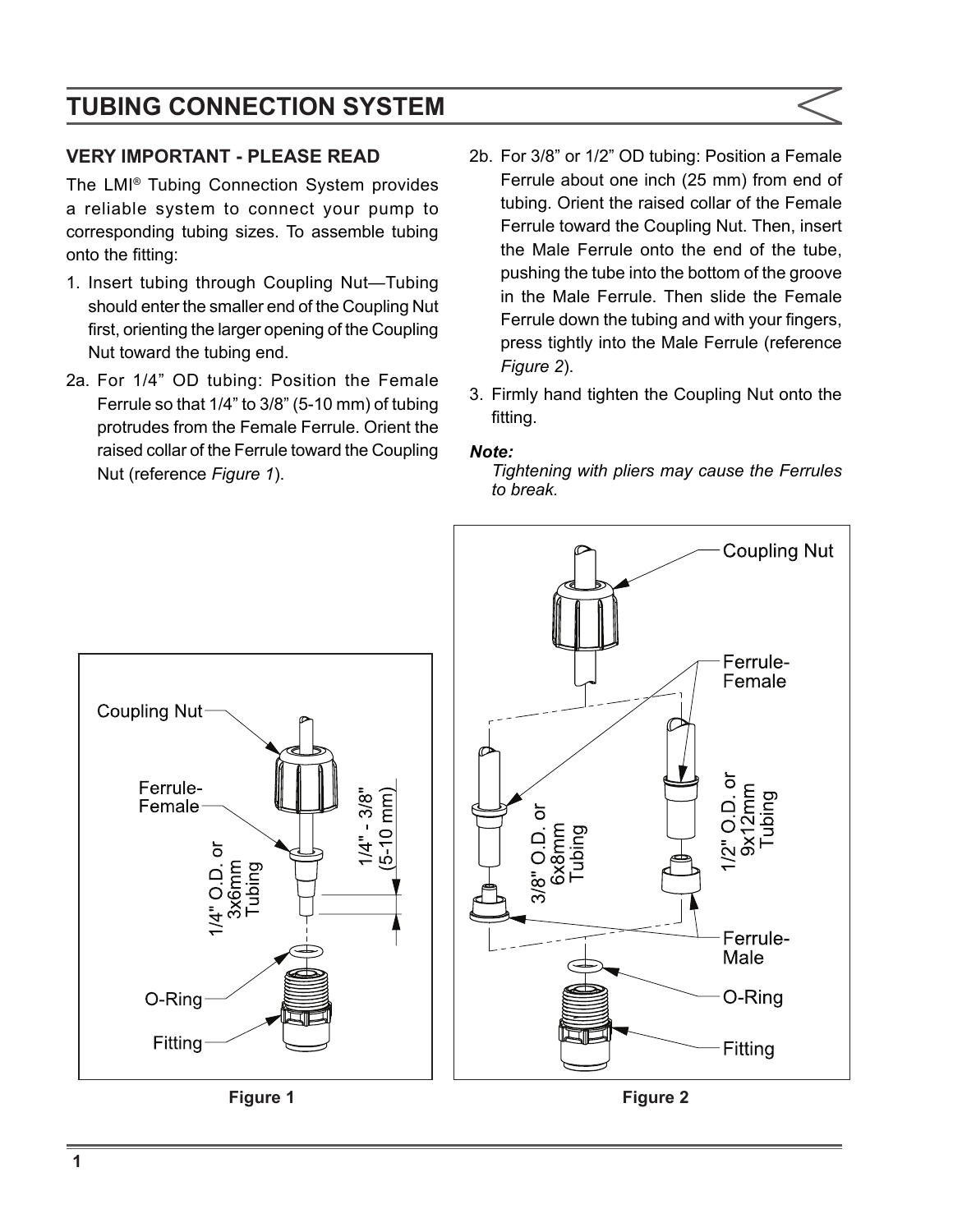| $K$ it# | <b>LMI<sup>®</sup> Tubing Size</b> | <b>Contents</b>                                  |
|---------|------------------------------------|--------------------------------------------------|
| 77378   | $3 \times 6$ mm                    | 1 Coupling Nut, 1 Female Ferrule                 |
| 77379   | $6 \times 8$ mm                    | 1 Coupling Nut, 1 Male Ferrule, 1 Female Ferrule |
| 77380   | $9 \times 12$ mm                   | 1 Coupling Nut, 1 Male Ferrule, 1 Female Ferrule |
| 77382   | 1/4"                               | 1 Coupling Nut, 1 Female Ferrule                 |
| 77383   | 3/8"                               | 1 Coupling Nut, 1 Male Ferrule, 1 Female Ferrule |
| 77384   | 1/2"                               | 1 Coupling Nut, 1 Male Ferrule, 1 Female Ferrule |

#### **Replacement Coupling Nuts and Ferrules are available in the following kit numbers:**

#### *Notes:*

*• Inch Ferrules are Yellow and Metric Ferrules are Black.* 

*• One kit is needed for each tubing end.*

## *PRECAUTIONS*

USE ONLY LMI® TUBING—ALWAYS use LMI® supplied tubing with your pump, as the fittings are specifically designed for use with the pump tubing.



If the pump is rated for more than 150 psi, you must use either LMI<sup>®</sup>  $\frac{1}{4}$ " tubing (up to 250 psi) or pipe appropriate for your application.



DO NOT USE CLEAR VINYL TUBING ON THE DISCHARGE SIDE OF THE PUMP. The pressure created by the pump can rupture vinyl tubing, which is only for connection to the return line of the FASTPRIME™ fitting.



Before installation, all tubing must be cut with a clean square end.



Do not reuse the Ferrules - USE ONLY NEW FERRULES.



When connecting to rigid pipe, discard the Coupling Nut, Ferrules and O-ring. For optimal sealing, it is recommended to use 3 wraps of PTFE tape and PTFE thread sealant (rigid pipe connections only).



Valve and head connections from the factory are capped or plugged to retain pre-prime water. Remove and discard these caps or plugs before connecting tubing.



DO NOT USE PLIERS OR PIPE WRENCH ON COUPLING NUTS OR FITTINGS.

#### *Note:*

*Please consult your pump manual for additional precautions and instructions.*